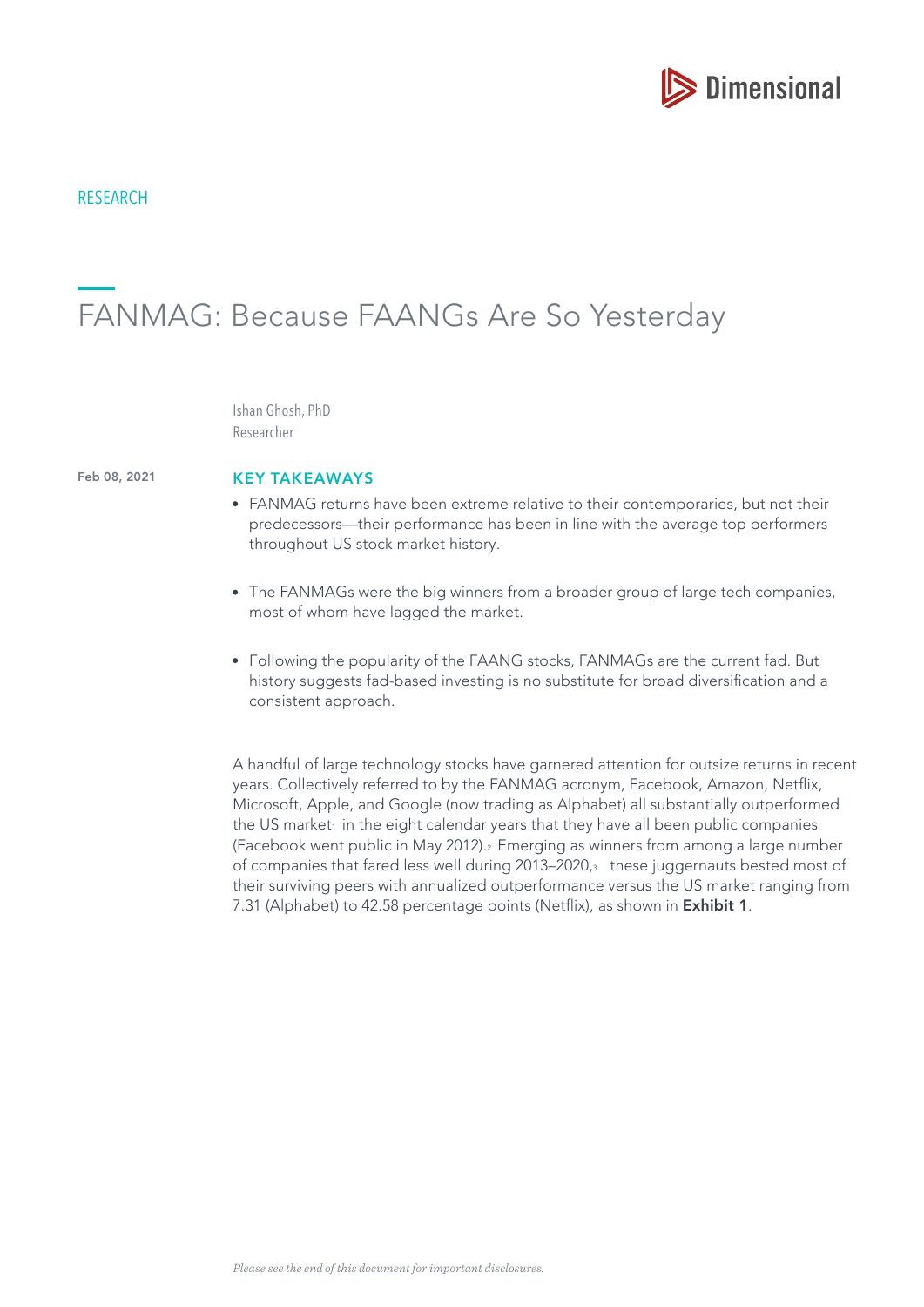



*In USD. Data from CRSP and Compustat for time period January 2013–November 2020. US market is defned as Fama/ French Total US Market Research Index. Annualized excess returns are computed for stocks that were available in January 2013 and survived the 95-month period ending in November 2020.*

While this performance dazzled investors and dominated headlines during 2013–2020, a more complete picture emerges when accounting for the many companies whose investors were less fortunate over the period. As shown in **Exhibit 2**, of the 10 largest US technology stocks as of January 2013, all but Apple, Microsoft, Alphabet, and Amazon underperformed the US market over the same period that elevated their tech peers to financial market stardom.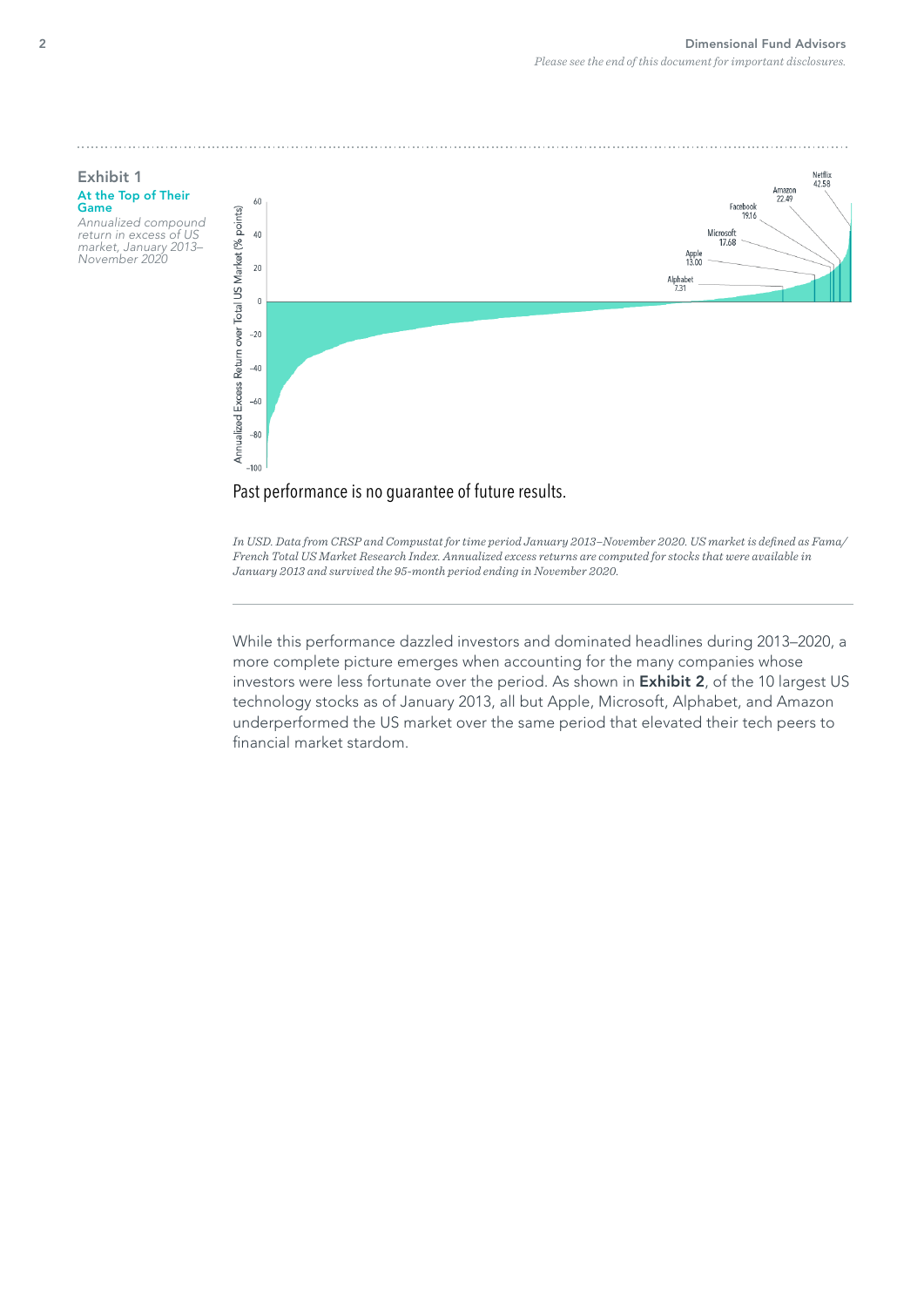#### Exhibit 2 Same Game, Different Outcome

Performance of the 10 largest US technology stocks as of January 2013 from January 2013 to November 2020

| <b>Name</b>   | <b>Annualized Compound</b><br>Return | <b>Annualized Compound</b><br><b>Return Difference</b><br>to US Market<br>(in percentage points) |
|---------------|--------------------------------------|--------------------------------------------------------------------------------------------------|
| Apple         | 28.27%                               | 13.00                                                                                            |
| Microsoft     | 32.95%                               | 17.68                                                                                            |
| <b>IBM</b>    | $-1.83%$                             | $-17.10$                                                                                         |
| Alphabet      | 22.58%                               | 7.31                                                                                             |
| Oracle        | 8.75%                                | $-6.52$                                                                                          |
| Amazon        | 37.76%                               | 22.49                                                                                            |
| Qualcomm      | 15.01%                               | $-0.26$                                                                                          |
| Cisco Systems | 13.83%                               | $-1.44$                                                                                          |
| Intel         | 14.68%                               | $-0.59$                                                                                          |
| EMC Corp*     | 5.74%                                | $-8.61$                                                                                          |

# Past performance is no guarantee of future results.

*In USD. \*EMC Corp. return covers the period from January 2013 until the frm's delisting in September 2016. Data from CRSP and Compustat for time period 2013–November 2020. US market is defned as Fama/French Total US Market Research Index. Companies ranked by beginning-of-period market capitalization from largest to smallest. Technology stocks identifed using the Fama/French 10 Industry High-Tech Sector.*

Exhibit 3 shows the hypothetical growth of wealth for an investor who put \$1 in each of the 10 largest technology stocks and the US market in January 2013. While the \$1 invested in Amazon and Apple, for example, would have grown to \$12.63 and \$7.18, respectively, by November 2020, the returns of their non-FANMAG tech contemporaries would have failed to even surpass the US market.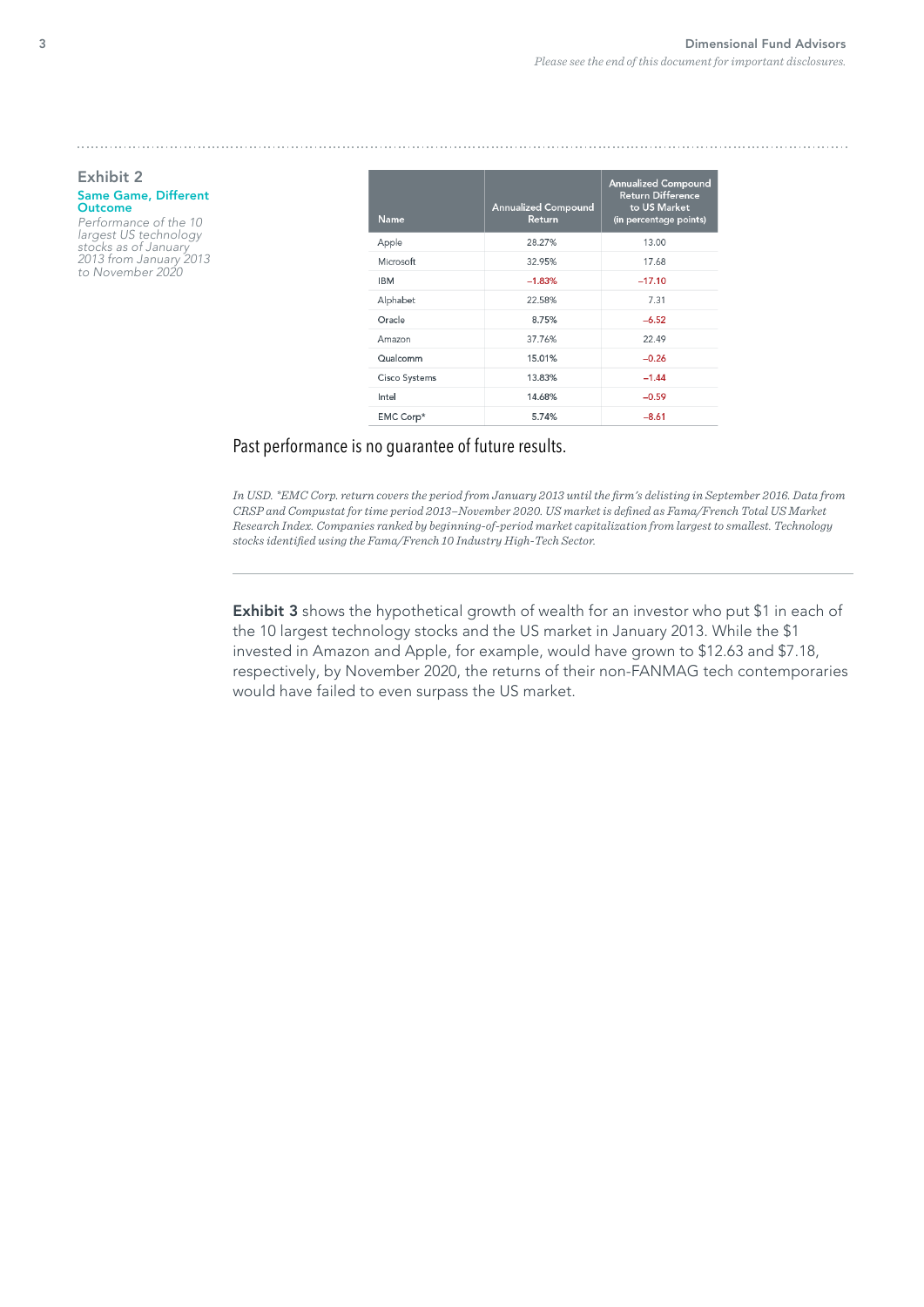

*In USD. Data from CRSP and Compustat for time period January 2013–November 2020. Performance includes reinvestment of dividends and capital gains. Data presented in the Growth of \$1 chart is hypothetical and assumes reinvestment of income and no transaction costs or taxes. The chart is for illustrative purposes only and is not indicative of any investment. Indices are not available for direct investment; therefore, their performance does not refect the expenses associated with the management of an actual portfolio. US market is defned as Fama/French Total US Market Research Index.*

FANMAG returns certainly stand out among those of their contemporaries, but the range of individual stock outcomes has often been immense. A historical look shows that FANMAG performance has been quite ordinary in the context of past top-of-the-market performers. Drawing on stock return data since 1927, **Exhibit 4** indicates that historical top performers often experienced larger outperformance relative to the US market than the FANMAG stocks realized during 2013–2020. For example, Apple's 2013–2020 annualized excess return of 13.00 percentage points places it at the 93.67 return percentile among all US stocks that were trading in January 2013 and survived the eightyear period that followed. However, the average outperformance of stocks at the 93.67 percentile over eight-year rolling periods from 1927 to 2020 was 15.60 percentage points, or about 2.60 percentage points higher. With the exception of Netfix, the same holds for the other FANMAG stocks, with historical outperformers at the same return percentile outperforming the market by more than the FANMAG stocks did in 2013–2020.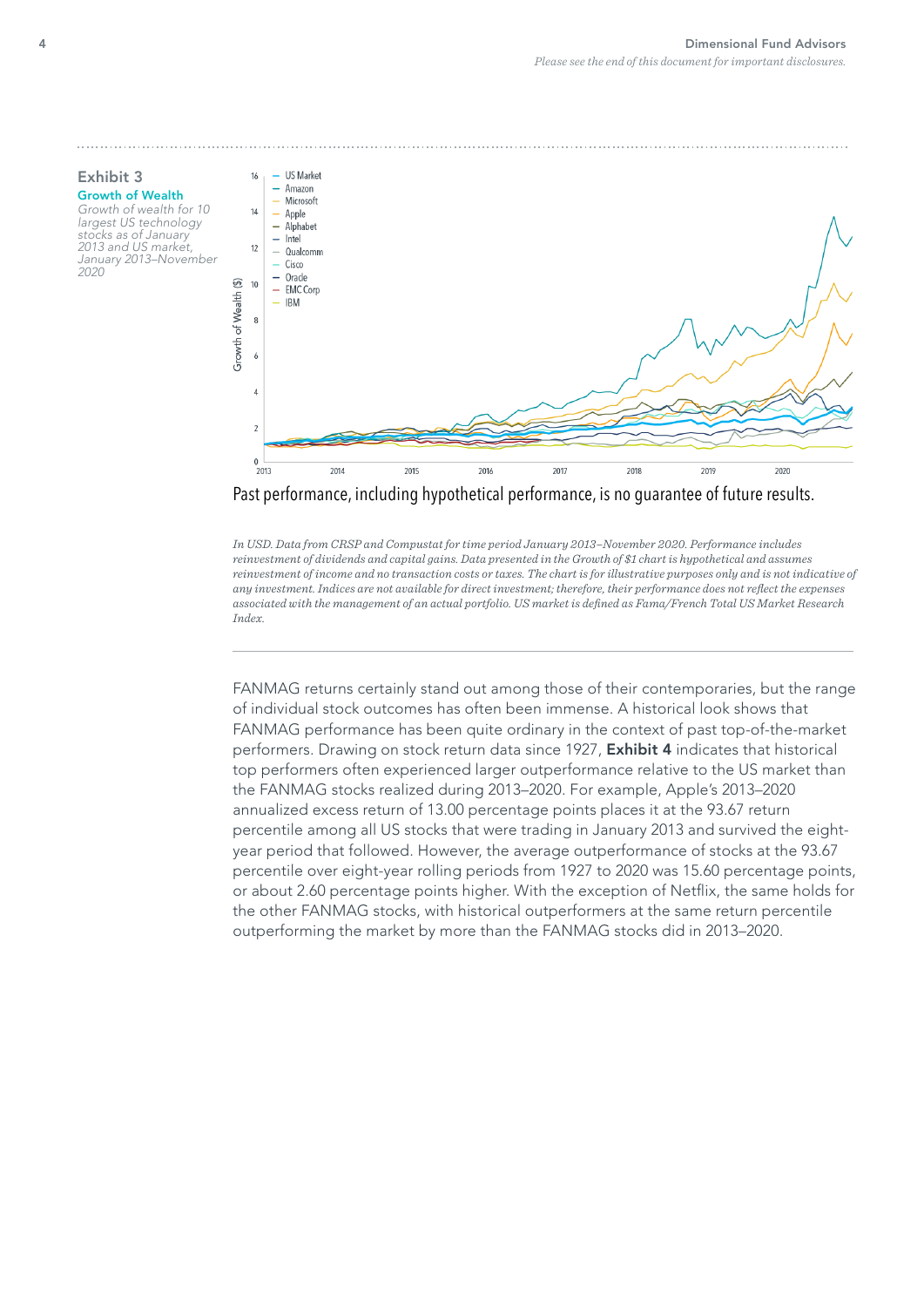

outperformance vs. US market, 2013–2020, compared to average historical outperformance of stocks at same return distribution percentile over rolling eight-year periods, 1927–2020



## Past performance is no guarantee of future results.

*In USD. Data from CRSP and Compustat for time period 1927–November 2020. US market defned as Fama/French Total US Market Research Index. Next to each FANMAG stock in parenthesis is its corresponding percentile rank of annualized returns excess of the market between January 2013 and November 2020, computed from among stocks that survived the 95-month period.*

A defning trait of the FANMAG performance is that these outsize returns have come from among the largest companies in the US, implying they were meaningful contributors to the overall US market's return. However, historical data show that this too is nothing new.

Defning a stock's return contribution as its total return weighted by its beginning-ofperiod market capitalization weight, we see that Apple's contribution to the US market for the period 2013–2020 was 19.68%. How does this figure compare to other top return contributors? Exhibit 5 illustrates the top return contribution and the annualized US market return over rolling eight-year periods since 1927, revealing instances of return contributions by the likes of AT&T, General Motors, and General Electric that were comparable to, or even exceeded, that of Apple in 2013–2020.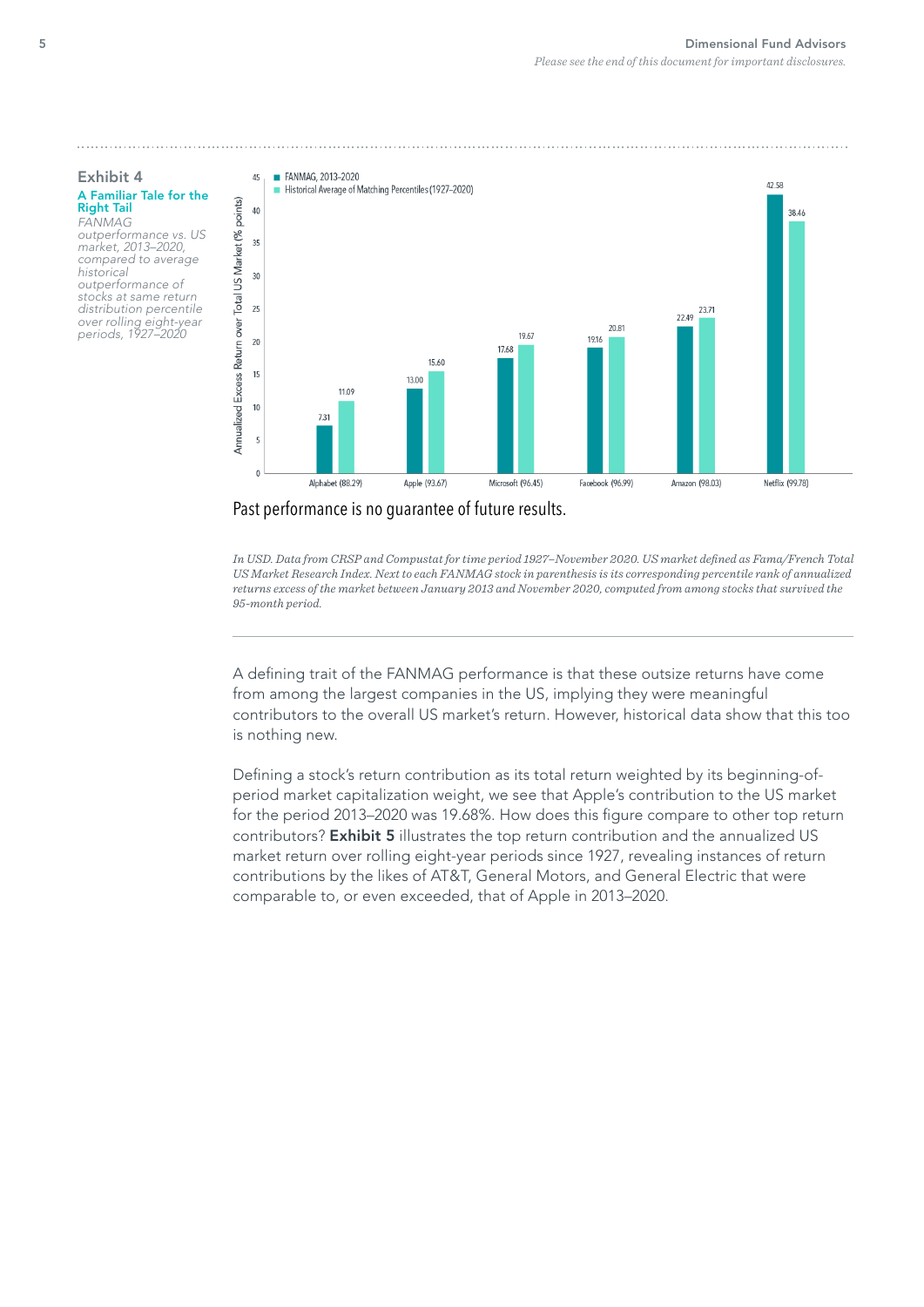

*In USD. Data from CRSP and Compustat for time period 1927–November 2020. A stock's return contribution is defned as its total cumulative return over eight years weighted by its beginning-of-period market capitalization weight. Each bar represents the top return contributing stock, and the solid black line shows the annualized US market return over rolling eight-year windows. US market defned as Fama/French Total US Market Research Index.*

# FOTW (FLAVOR OF THE WEEK)

If history is any guide, the FANMAG acronym will eventually be replaced by another trendy name. For example, stock market historians will remember the Nifty Fifty in the 1960s and 70s, a set of 50 blue-chip stocks like Coca-Cola and General Electric. The early 2000s witnessed increasing adoption of the acronym BRIC, representing investment opportunities in the fast-growing emerging economies of Brazil, Russia, India, and China. More recently, the WATCH companies—Walmart, Amazon, Target, Costco, and Home Depot—have also gained traction in the market's lexicon.

While documenting trends in finance is entertaining, there is little evidence that investors can spot these trends in advance in a way that would enable market-beating performance. Moreover, concentrated bets on high-fying stocks can expose investors to idiosyncratic risks and a wider range of possible outcomes. By contrast, a sound investment approach based on fnancial science emphasizes the importance of broadly diversifed portfolios that provide exposure to a vast array of companies and sectors to help manage risks, increase fexibility in implementation, and increase the reliability of outcomes.

### LEARN MORE

[Tesla's Charge Reveals Weak Points of Indexing](https://www-cms.mydimensional.com/teslas-charge-reveals-weak-points-of-indexing) [Investing in FAANG Stocks: Should You Expect Unexpected Returns?](https://www-cms.mydimensional.com/investing-in-faang-stocks-should-you-expect-unexpected-returns)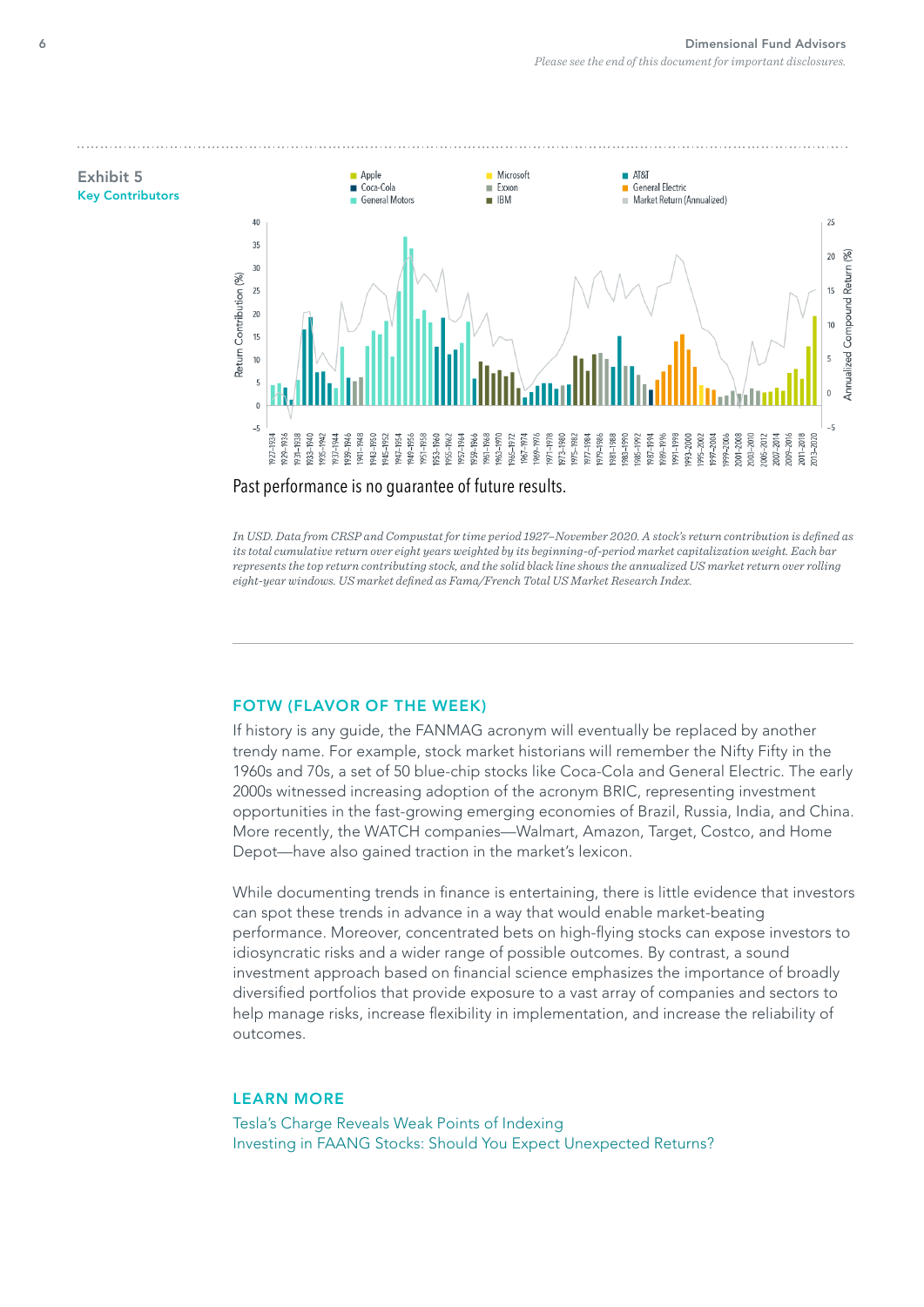### [Large and In Charge? Giant Firms atop Market Is Nothing New.](https://www-cms.mydimensional.com/large-and-in-charge-giant-firms-atop-market-is-nothing-new)

- 1. US market is defned as Fama/French Total US Market Research Index.
- 2. Facebook, Amazon, Apple, Netfix, and Google are often referred to as the FAANG stocks.
- 3. Calendar year 2020 data is updated only through November 2020.

#### GLOSSARY

Fama/French Total US Market Research Index: The value-weighed US market index is constructed every month, using all issues listed on the NYSE, AMEX, or Nasdaq with available outstanding shares and valid prices for that month and the month before. Exclusions: American depositary receipts. Sources: CRSP for value-weighted US market return. Rebalancing: Monthly. Dividends: Reinvested in the paying company until the portfolio is rebalanced.

Results shown during periods prior to each index's index inception date do not represent actual returns of the respective index. Other periods selected may have different results, including losses. Backtested index performance is hypothetical and is provided for informational purposes only to indicate historical performance had the index been calculated over the relevant time periods. Backtested performance results assume the reinvestment of dividends and capital gains. Proftability is measured as operating income before depreciation and amortization minus interest expense scaled by book. Eugene Fama and Ken French are members of the Board of Directors of the general partner of, and provide consulting services to, Dimensional Fund Advisors LP.

The information in this document is provided in good faith without any warranty and is intended for the recipient's background information only. It does not constitute investment advice, recommendation, or an offer of any services or products for sale and is not intended to provide a suffcient basis on which to make an investment decision. It is the responsibility of any persons wishing to make a purchase to inform themselves of and observe all applicable laws and regulations. Unauthorized copying, reproducing, duplicating, or transmitting of this document are strictly prohibited. Dimensional accepts no responsibility for loss arising from the use of the information contained herein.

"Dimensional" refers to the Dimensional separate but affliated entities generally, rather than to one particular entity. These entities are Dimensional Fund Advisors LP, Dimensional Fund Advisors Ltd., Dimensional Ireland Limited, DFA Australia Limited, Dimensional Fund Advisors Canada ULC, Dimensional Fund Advisors Pte. Ltd, Dimensional Japan Ltd., and Dimensional Hong Kong Limited. Dimensional Hong Kong Limited is licensed by the Securities and Futures Commission to conduct Type 1 (dealing in securities) regulated activities only and does not provide asset management services.

Named securities may be held in accounts managed by Dimensional. This information should not be considered a recommendation to buy or sell a particular security.

UNITED STATES: Dimensional Fund Advisors LP is an investment advisor registered with the Securities and Exchange Commission.

CANADA: These materials have been prepared by Dimensional Fund Advisors Canada ULC. Commissions, trailing commissions, management fees, and expenses all may be associated with mutual fund investments. Unless otherwise noted, any indicated total rates of return refect the historical annual compounded total returns, including changes in share or unit value and reinvestment of all dividends or other distributions, and do not take into account sales, redemption, distribution, or optional charges or income taxes payable by any security holder that would have reduced returns. Please read the prospectus before investing. Mutual funds are not guaranteed, their values change frequently, and past performance may not be repeated.

AUSTRALIA and NEW ZEALAND: This material is issued by DFA Australia Limited (AFS License No. 238093, ABN 46 065 937 671). This material is provided for information only. No account has been taken of the objectives, fnancial situation or needs of any particular person.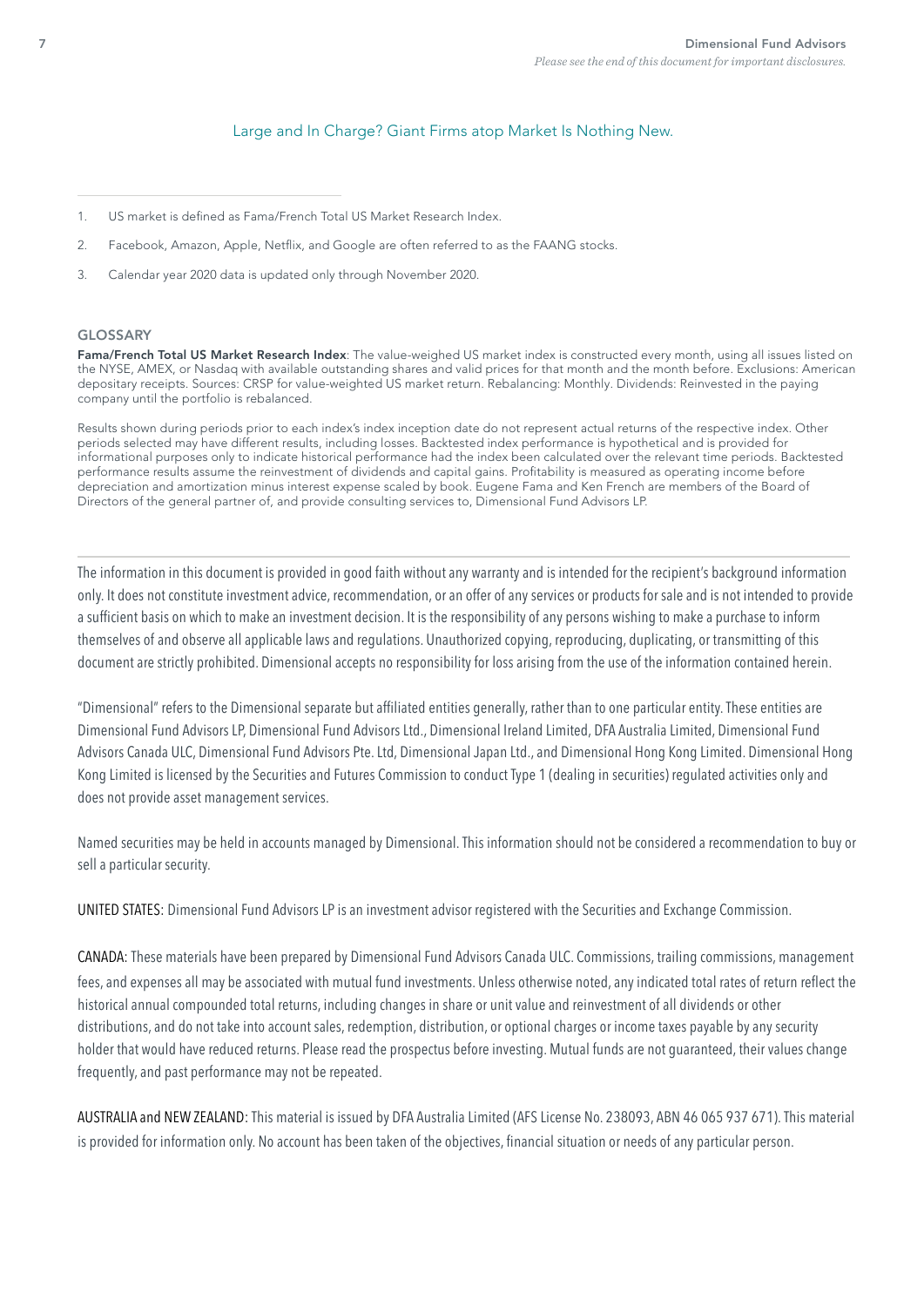Accordingly, to the extent this material constitutes general fnancial product advice, investors should, before acting on the advice, consider the appropriateness of the advice, having regard to the investor's objectives, fnancial situation and needs. Any opinions expressed in this material refect our judgement at the date of publication and are subject to change.

# WHERE ISSUED BY DIMENSIONAL IRELAND LIMITED OR DIMENSIONAL FUND ADVISORS LTD.

Neither Dimensional Ireland Limited (DIL) nor Dimensional Fund Advisors Ltd. (DFAL), as applicable (each an "Issuing Entity," as the context requires), give fnancial advice. You are responsible for deciding whether an investment is suitable for your personal circumstances, and we recommend that a fnancial adviser helps you with that decision.

# NOTICE TO INVESTORS IN SWITZERLAND: This is an advertising document.

# WHERE ISSUED BY DIMENSIONAL IRELAND LIMITED

Issued by Dimensional Ireland Limited (DIL), with registered office 10 Earlsfort Terrace, Dublin 2, D02 T380, Ireland. DIL is regulated by the Central Bank of Ireland (Registration No. C185067). Information and opinions presented in this material have been obtained or derived from sources believed by DIL to be reliable, and DIL has reasonable grounds to believe that all factual information herein is true as at the date of this document.

DIL issues information and materials in English and may also issue information and materials in certain other languages. The recipient's continued acceptance of information and materials from DIL will constitute the recipient's consent to be provided with such information and materials, where relevant, in more than one language.

# WHERE ISSUED BY DIMENSIONAL FUND ADVISORS LTD.

Issued by Dimensional Fund Advisors Ltd. (DFAL), 20 Triton Street, Regent's Place, London, NW1 3BF. DFAL is authorised and regulated by the Financial Conduct Authority (FCA). Information and opinions presented in this material have been obtained or derived from sources believed by DFAL to be reliable, and DFAL has reasonable grounds to believe that all factual information herein is true as at the date of this document.

DFAL issues information and materials in English and may also issue information and materials in certain other languages. The recipient's continued acceptance of information and materials from DFAL will constitute the recipient's consent to be provided with such information and materials, where relevant, in more than one language.

# RISKS

Investments involve risks. The investment return and principal value of an investment may fuctuate so that an investor's shares, when redeemed, may be worth more or less than their original value. Past performance is not a guarantee of future results. There is no guarantee strategies will be successful.

Diversification neither assures a profit nor quarantees against loss in a declining market. The securities identified are shown for illustrative purposes only to demonstrate the investment philosophy described herein. These materials are not, and should not be construed as, a recommendation to purchase or sell the securities identifed or any other securities.

# JAPAN

Provided for institutional investors only. This document is deemed to be issued by Dimensional Japan Ltd., which is regulated by the Financial Services Agency of Japan and is registered as a Financial Instruments Firm conducting Investment Management Business and